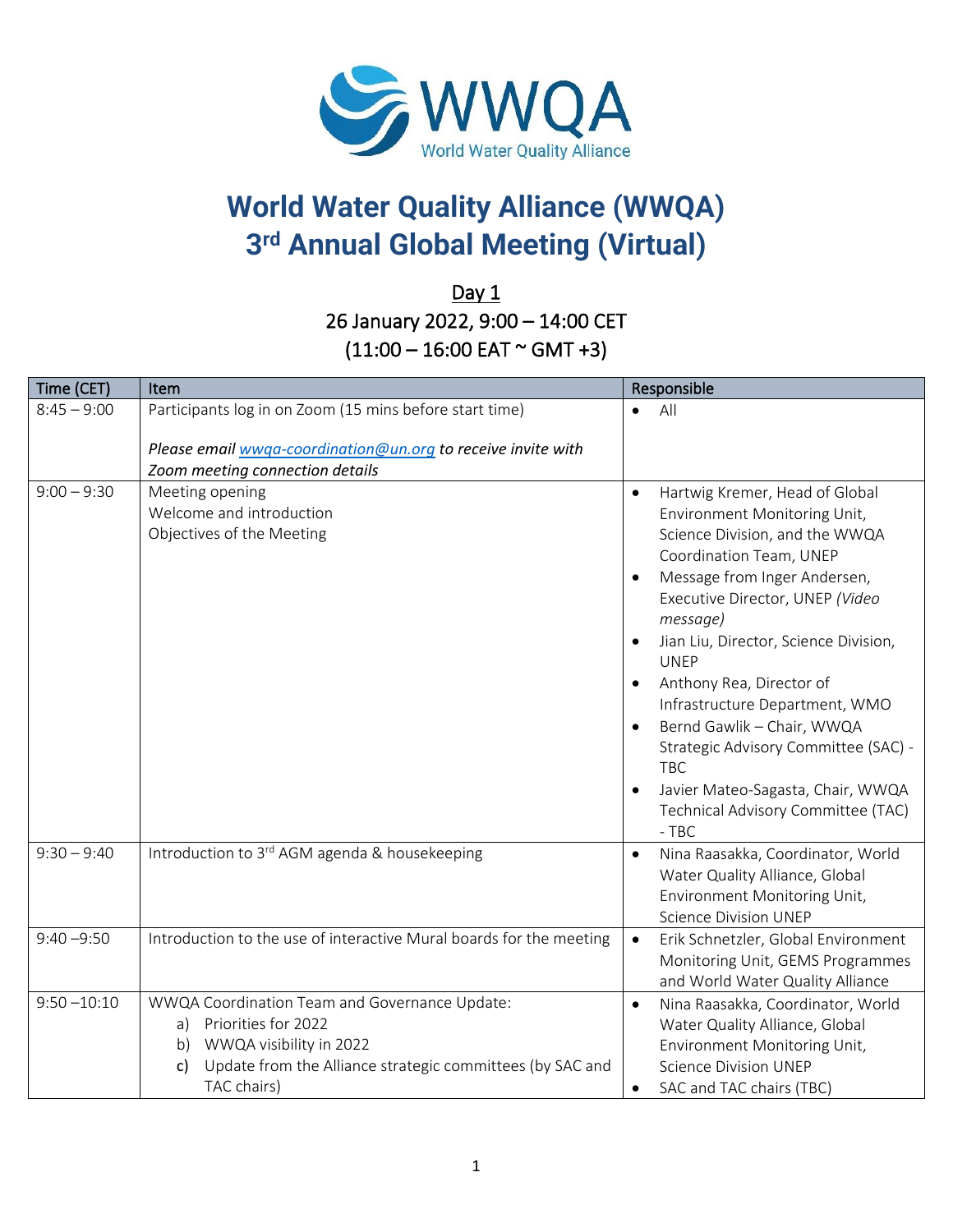

| $10:10 - 10:40$ | WWQ-Assessment update: adjustments to modified UNEA agenda,<br>thematic focus of Baseline and Full Assessment, commitments                                                                                                     | Dietrich Borchardt, Project Lead, UFZ<br>$\bullet$<br>Helmholtz Centre for the<br>Environment<br>Ilona Bärlund, UFZ Helmholtz Centre<br>$\bullet$<br>for the Environment                                                              |
|-----------------|--------------------------------------------------------------------------------------------------------------------------------------------------------------------------------------------------------------------------------|---------------------------------------------------------------------------------------------------------------------------------------------------------------------------------------------------------------------------------------|
| $10:40 - 11:00$ | <b>HEALTH BREAK</b>                                                                                                                                                                                                            |                                                                                                                                                                                                                                       |
| $11:00 - 11.30$ | WMO activities related to water quality monitoring:<br>WMO Congress decisions on global observing network and<br>a)<br>unified data policy<br>Water and Climate Coalition<br>b)<br>WMO observing and information systems<br>c) | Anthony Rea, Director of<br>$\bullet$<br>Infrastructure Department, WMO<br>Johannes Cullmann, Director of<br>$\bullet$<br>Water and Cryosphere, WMO<br>Dominique Berod, Head of Earth<br>$\bullet$<br>System Monitoring Division, WMO |
| $11:30 - 12:00$ | WMO-UNEP-UNESCO-WHO-OGC co-organized Workshop Series on<br>Water Quality Monitoring hosted under the banner of the World<br>Water Quality Alliance (WWQA)                                                                      | Igor Chernov, WMO<br>$\bullet$                                                                                                                                                                                                        |
| $12:00 - 12:30$ | Global Environmental Monitoring of Freshwater in the WWQA                                                                                                                                                                      | Kilian Christ, UNEP<br>$\bullet$                                                                                                                                                                                                      |
| $12:30 - 12:50$ | <b>HEALTH BREAK</b>                                                                                                                                                                                                            |                                                                                                                                                                                                                                       |
| 12:50-13:00     | Introduction to WWQA workstream posters for Day 2 interactive<br>workstream session                                                                                                                                            | Wanjiku Njuguna, World Water<br>$\bullet$<br>Quality Alliance, Global Environment<br>Monitoring Unit, Science Division<br><b>UNEP</b>                                                                                                 |
| 13:00-13:10     | Spotlight on Year of Groundwater and Friends of Groundwater<br>activities                                                                                                                                                      | FOG/IGRAC<br>$\bullet$                                                                                                                                                                                                                |
| 13:10-13:50     | Plenary discussion                                                                                                                                                                                                             | <b>WWQA Coordination Team</b><br>$\bullet$                                                                                                                                                                                            |
| 13:50-14:00     | Day 1 wrap up and overview of Day 2 agenda                                                                                                                                                                                     | WWQA Coordination Team<br>$\bullet$                                                                                                                                                                                                   |